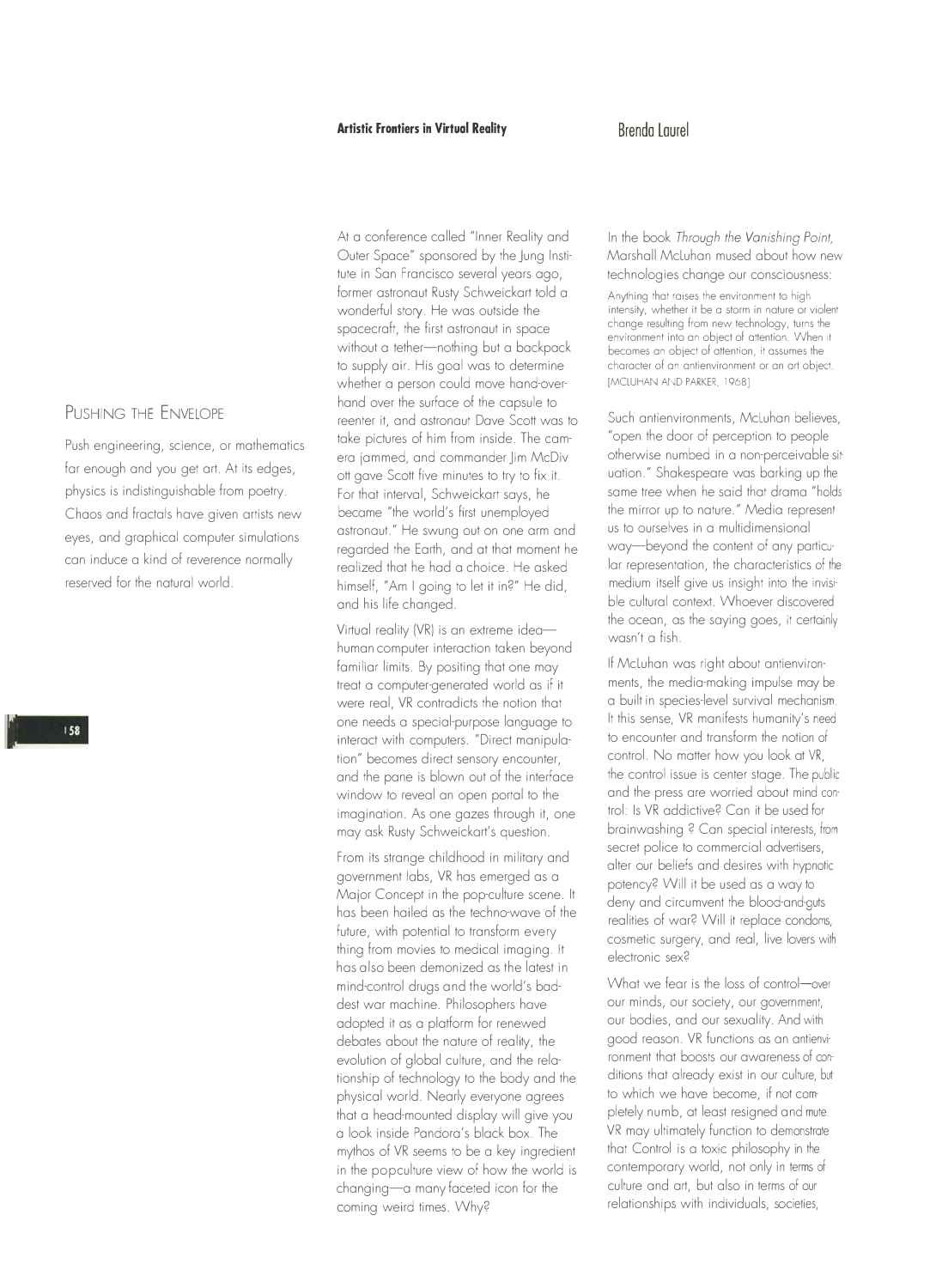and environments-and especially in terms of how we define and measure our own freedom and self-esteem [LAUREL, 1992]

YR is also about control in the way that it challenges traditional views of human-computer interaction. Since the inception of the idea of intelligent machines in fiction and fantasy, the hope has been that computers would be the servants of humanity; the fear has been that they would be our masters. In the last decade, empowerment has become a leading buzzword-computers empower people to do things, make things, learn things, find information, and play games.

YR questions whether explicit choice-making through a formal interface language is empowering enough. In general terms, a traditional interface only allows people to do what a programmer has decided to let them do. Out of all the millions of things we might want to do in a representational world, interfaces only empower us to do a tiny subset. Our channel of communication with computers is a drop from the fire hose of human bandwidth. In the philosophy of YR, empowerment means enabling people to do whatever they think of. VR aspires to respond to our choices and actions with the robustness of the real world; it aims to let the whole body in where only bits have gone before.

Similarly, VR confronts the issue of control in the paradigm of authorship. Without predetermined sets of choices for users, it is impossible to preconstruct a "story," or even a set of alternative stories, that a user can experience. Some designers of inter active environments ore beginning to work with a notion that replaces "user" with porticipant" and the author/consumer d chotomy with a model of collaborative co-creation. The collaborative model suggests that what is designed is a dynamic environment with predispositions and potentialities, and an essential element in the authorship of experience is a dynamic porticipont who changes the world by being in it.

Pushing the envelope" in VR involves both gineering expertise and artistic sensibili-While engineering provides the means accomplishing dazzling photorealism graphics and animation, art recognizes

that ambiguity evokes imaginative participation. While engineering gives us the capability to create both visual and auditory representations with great fidelity and resolution, art examines how the senses combine to affect our experience. Engineers are often disgruntled by the inevitable invasion of artists as their technologies mature, and artists are often strident in their criticisms of the arcane tools at their disposal.

But forced marriages sometimes turn out well. As Paul Heckel observed about the history of film, "Movies did not flourish until the engineers lost control to artists-or more precisely, to the communications craftsmen" [HECKEL, 1982]. It is important to remember that engineering and art are different sensibilities which may exist in the same person. You will note that I have cleverly avoided providing definitions for

**VR functions as an antienvironment that** 

boosts our awareness of conditions that

already exist in our culture, but to which we

have become, if not completely numb, at least

## **resigned and mute.**

either one. You might say that engineering focuses on functionality while art focuses on experience, and beauty is the common ground. The rest of this article describes some of the ways that workers in VR have arrived at a "fusion" approach, with examples of people and works that demonstrate the power of art and engineering in partnership.

## **Crossover People**

Many prominent VR innovators share the characteristic of a multidisciplinary back ground. In some cases, people have consciously constructed educational programs for themselves that combine art, technology, and humanities. Others have backed into a fusion approach through discoveries and conversion experiences as they pursued their work in art or engineering.

Michael Naimark is a self-styled crossover person. Long before the hype, long before people started claiming they invented the term "virtual reality," Mike was working on virtual world-making in ways that the VR incrowd today would call unconventional. He earned his B.S. in Cybernetic Systems (a home-brewed major) at the University of Michigan in 1974, rubbed elbows with folks like Marshall McLuhan, then went on to get an M.S. in Visual Studies and Environmental Art at M.I.T. in 1979. This makes him an old-timer by anybody's standards (except, perhaps, Ted Nelson's). In fact, he's one of the few people who says he or she worked on the famous Aspen disc who actually did.

Beginning with Aspen, Mike has been a principal designer of literally every significant work in a field called moviemapping (sometimes referred to as surrogate travel). The idea is to use film or video to create a three-dimensional representation of a real place that can be explored in a relatively unconstrained way. Going out of the stu-

> dio to record with the intention of interactive end-use is what Mike describes as a "lateral approach" to 3D modeling. Mike has moviemapped San Francisco from the air, Paris from the sidewalk, and Karlsruhe, Germany, from the tram. One of his next projects, on which I am

lucky enough to be a collaborator, will let people "walk" through natural environments and see them in 3D.

Similarly, Naimark has investigated spatial correspondence between representations and real-world objects, the concept behind both head-tracking and texturemapping in VR, through the vehicle of novel projection environments. For example, in "Displacements," an installation at the San Francisco Museum of Modern Art in 1984, he assembled a typical American living room (complete with bric-a-brac) and filmed it with a camera mounted on a turntable. Then he sprayed the entire room white, mounted the projector on the same turntable, and re-projected the room onto itself using the actual objects as projection surfaces. Mike and his students from the San Francisco Art Institute combined relief projection with live performance in an installation called EAT, shown at the Tomorrow's Realities Gallery at SIGGRAPH '91 and at various venues in Europe.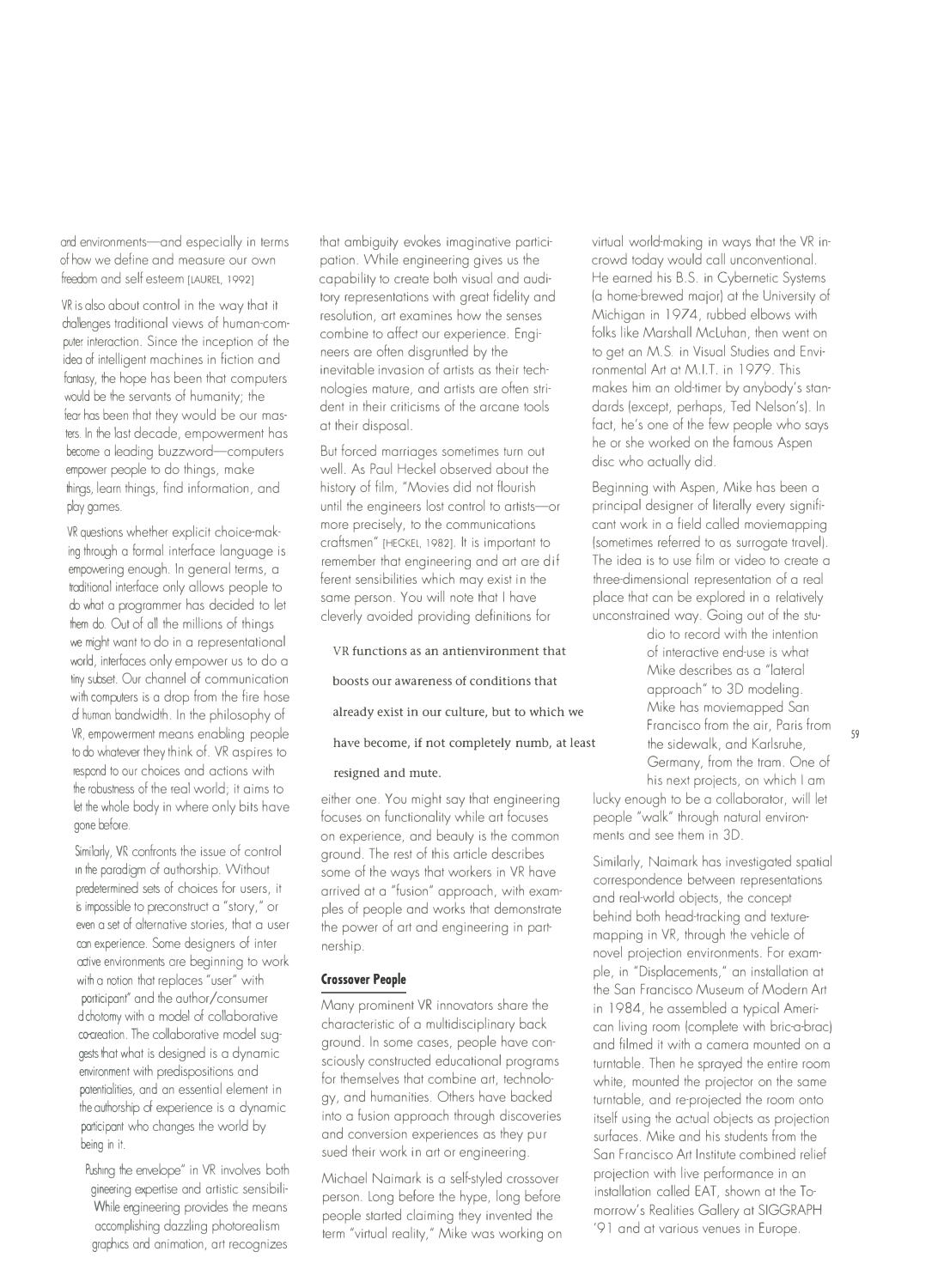Michael Naimark has been "straddling the fence" in a conscious way throughout his career. "I've always been spinning two plates on two poles -one is art the other is media tech-and the intention has always been to do a 50/50 number. When I find myself going toward one I consciously head back toward the other." Mike is also making technical contributions in capturing and employing cameraoriginated imagery to build 3D computer models. His Field Recording Study for Virtual Environments has been funded by the Banff Center for the Arts for the summer of 1993. When "hybrid VR" arrives, Michael Naimark will know exactly what to do with it.

Mark Bolas, founder and president of Fake Space Labs, also designed a multidisciplinary education for himself. With an undergraduate degree in Physics, Mark learned to program in the Computer Music program at the University of California at San Diego. He earned his Master's degree in the Stanford Design Program, a joint program between art and engineering formed in the Sixties with an  $\overline{60}$ 

emphasis on product design. In addition to running his own company, Mark is currently a lecturer in the Stanford Design Program.

Bolas has designed some of the earliest examples of crossover work in VR, great engineering driven by artistic motivations. Several works in 1988, produced under the auspices of the Stanford Design Program in collaboration with the NASA Virtual Environment Workstation (VIEW) Lab, investigated what one might describe as artistic issues. "During my master's year," Bolas says, "I tried to implement an idea or design in a virtual environment every week. My goal was to experientially find out what works, what pulls a person further into the illusion, and what doesn't. Once I found phenomena and techniques that worked, I exploited them in more complex scenarios."

"Flatlands" and "Enter" are works that explore tricks of perspective. In "Flatlands," you find yourself standing in front of a simplified version of a Mondrian painting. You discover when you move toward this apparent painting that it is

actually a three-dimensional array of lines that recedes behind the frame. When you fly above the painting, you can see the lines like a swarm of elongated bees. Bolas has somewhat perversely transformed Mondrian's "flatland" into a 3D composition. "Enter" employs the same trick, this time surrounding you with doors labeled "ENTER." When you approach, the doors deconstruct themselves in the same way. From this work came the VR notion of a "G-spot": a point in 3-space where some Graphic becomes recognizable.

With Phil Stone, Bolas also built a virtual theremin (itself a pretty virtual instrument). Gestures and contacts with the theremin produce different frequencies and series of tones and simulate various musical instruments via a sound synthesizer. Also in 1988, Bolas built "Touchface," an exer cise in synesthesia intended to help participants transition from "here" (the real world) to "there" (the virtual environment). Bolas describes it this way: "The scenario requires a user to reach out and touch a person's face-a real person standing still in front of the user. The user cannot, of course, see the person standing there. When the user touches the person's face, a drum beat is heard, and a small shaded polygon is placed at the fingertip of the user. After touching the person's face for a while, a virtual representation of that face begins to form in front of the user. This is a Tactile to Sound to Sight transformation experience.

Creon Levit is an example of a designer who "backed into" an artistic approach through an engineering project. (Named after a character in the earliest Greek tragedy, Creon may have been destined to do artistic work whether he intended to or not.) At the Numerical Aerodynamic Simulation Facility at the NASA Ames Research Center, he was a principal designer of the "Virtual Windtunnel" exhibited at the SIGGRAPH '91 Tomorrow's Realities Gallery. In 1991 he was trying to make a benchmark program that would create an exact number of polygons, lines, and points in order to measure the performance of graphics systems. Specifically, he was exploring the rendering throughput of Silicon Graphics machines in different

configurations. "Tapeworld," also shown at SIGGRAPH '91, was originally displayed on a workstation screen. "You'd say, 'give me 50,000 polygons,"' Levit explains, "and it would distribute them in these weird curly ribbons in a quasi-random way." The results were "so beautiful to look at" that he moved them into a VR environment.

William Bricken's Ph.D. is in Education. He also has an extensive background in philosophy, psychology, computer science, and mathematics. His work in boundary mathematics is playing a key role in the development of VEOS, the Virtual Environment Authoring System, at the Human Interface Technology Laboratory (HITL) associated with the University of Washington in Seattle. I met William when we worked together at the Atari Sys· terns Research Laboratory in 1982-83. In those days, his talk about boundary math-always delivered with a cosmic glint in his eye-seemed like visionary ravings. Now, William has the beatific look of someone whose dreams are coming perpetually true.

When I asked him to tell me about VR art projects at HITL, William responded with some questions: "So, what is art in VR? Is it a world built by an artist? Is it specifically non-functional worlds? Is art narrowly defined as painting-like (so no inclusive work is art), or has art graduated to experiential (so whatever you do is art)? Is art an attitude?" Yes, William. "The 3D sound stuff at NASA is art. Myron [Krueger's] work is art. The code in the VEOS is artthat is, some coding style considerations are motivated by aesthetics."

William believes that art in VR is inex· orably bound up with a capacity for achieving beauty that is embedded in lhe tools. He cites the example of VSX, a virtual airplane model demonstrated by HITl at the Tomorrow's Realities Gallery. In the original implementation language, Bricken says, the model was "colorful, enticing, comprehensible." Then they ported the same model to a different implementation environment. The ported version was 'a green blob, frustrating, nondescript, meshy." He concludes, "The difference between the two models is art." William's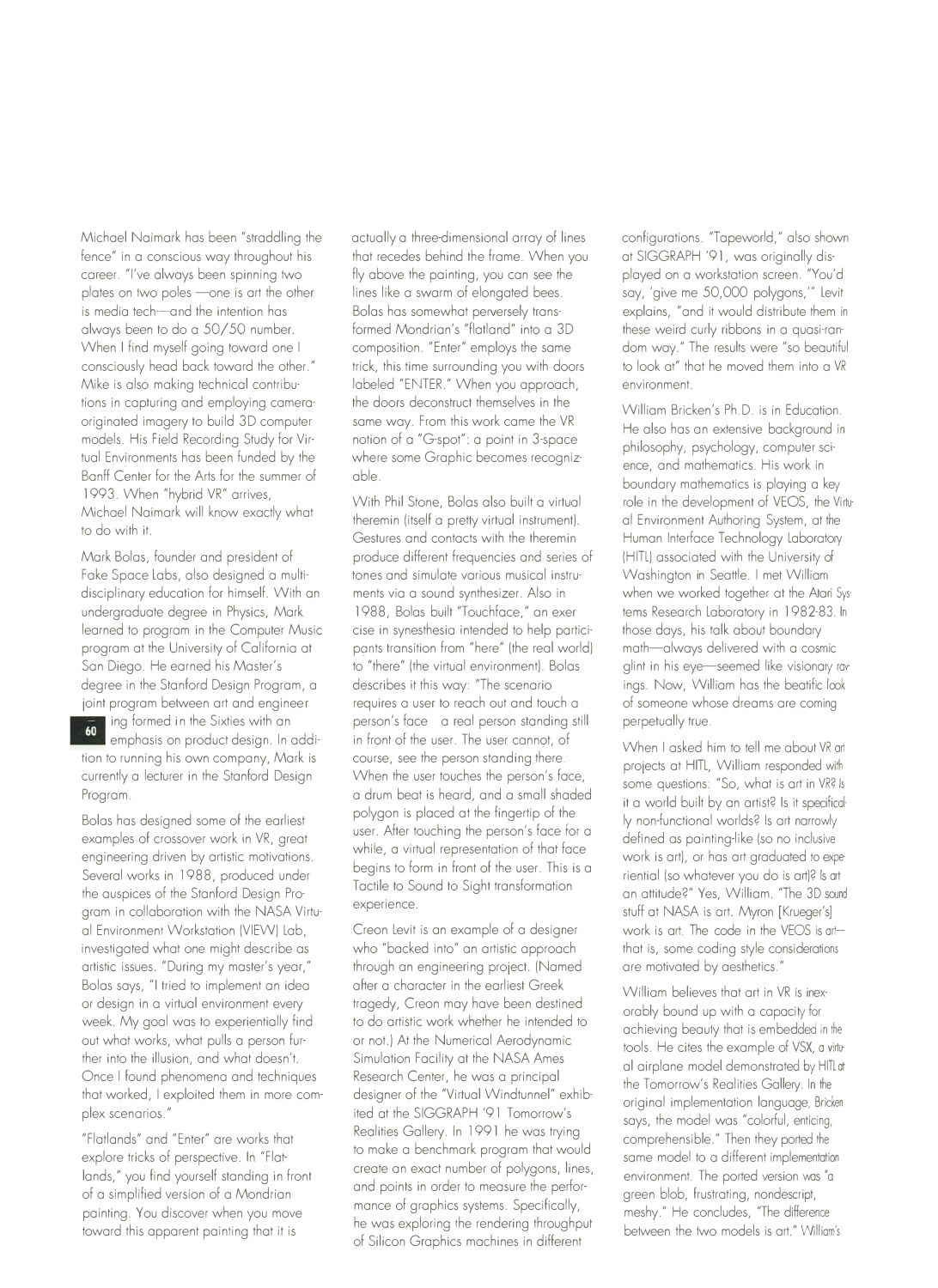many-faceted contributions to VR-philosophical, mathematical, and aestheticwill, I believe, have a profound influence on the field for a long time.

Ann Lasko-Harvill works at VPL Research, the world's first VR company. Her work provides more strong examples of the value of a multidisciplinary background. Atter receiving her undergraduate degree in fine arts from the University of California at Santa Cruz, she ran a print studio and taught art for eight years at Evergreen State College in Washington state. She also worked as a rehabilitation engineer, designing things like seating for wheelchairs and new, improved skis for her boss, a paraplegic who was a world champion mono-skier. Ann moved to Cali· fornia when her husband came to get his MFA at Stanford, and after getting bored out of her mind "hanging around married student housing," she decided to get a Master's degree in the Stanford Design Program. Because of her anthropometric background, VPL hired her to design the DataSuit in 1987. Ann isn't a programmer by trade; she took some programming classes at Stanford but ended up working exclusively in Body Electric, a high-level VR programming language from VPL, which she learned as the language was being written.

One of the things that Ann has found herself doing at VPL is designing charactersboth autonomous entities and virtual bodies that can be inhabited by real participants. Her first "electronic puppet" was the infamous VPL lobster. People seemed drawn to it, and seemed to have fun exploring "what a lobster is, or what they think lobsterness might be." She also designed an angel, but discovered that tew people were interested in putting it on. Her background in art has led her to make some interesting connections between virtual identities and the world of masks and costumes. "The self we design for pleasure, play, and social interaction" she writes, "can be very different from the ghly constrained one determined by role r task ... Everyone could invent a whole ast of characters, representing the range

from the utterly private to various forms of the public self." She adds that "Self-disclosure is not always synonymous with authenticity" [LASKO-HARVILL, 1992].

Ann's most complex autonomous character arose from a collaboration with film and television director Alex Singer. The Sprite is a trickster character with an ambivalent personality, a mischief maker who leads you into trouble and then helps you get out of it. Singer designed the character's inner traits and behavior, and Ann focused on the character's visual appearance and movement characteristics. For Ann, the ability to support such collaborations is a key criterion that must be met by any VR authoring environment. She proclaims: "Virtual reality is an art form. It is and should be a creative medium ... In order for the virtual reality artist to function as an agent for change, the technology must be

.. .in the absence of tools for non-

programmers, the best solution may be

what we call "strapping an artist to a

programmer..."

accessible." Ann should know since she's devoted much of her life to providing access for people with differing abilities.

## **Access to Tools**

I asked Mark Bolas how the evolution of VR compared to the histories of other related fields that utilized computers. He was struck by similarities with computer music. Many of the pioneers in computer music took it upon themselves to learn the language of computing and construct their own tools. But as Mark points out, many of the musicians who began grappling with signal processing found (to their chagrin) that the process had blown a decade-wide hole in their lives as composers and performers.

There are two lessons here. The first is that, in the absence of tools for non-programmers, the best solution may be what we call "strapping an artist to a programmer"-that is, forming art/engineering

partnerships where both people can learn, produce interesting works together, and evolve the medium. The second is that first and second-generation tools will necessarily differ. In the first, the emphasis must be on facilitating skills transfer from the existing medium (in the case of VR, animation, theatrical improvisation, puppetry, or architectural design are examples) to the new. As with computer music, second-generation artists are much more like those kids in Marin who know how to swim because Mom threw them in the pool when they were babies. They are so intimately conversant with the new medium that they have absorbed the original contradictions.

## **Acting in Virtual Worlds**

SimGraphics, a VR company in South Pasadena, California, can boast of significant technological innovations

that have been developed through collaboration with artists. The company has transformed itself from a provider of engineering and defense applications to a major player in the Hollywood scene. Through the efforts of a number of people, including Steve Tice and Mike Fusco, Sim-

Graphics began developing virtual-world design tools and capabilities more than four years ago. A collaboration with Chris Walker of Mr. Film led to the implementation of dramatic new tools for real-time character animation. The Performance Animation System, introduced in 1991, was showcased in the Tomorrow's Realities Gallery with "Susie Surfer," a user-controlled gleaming silver female body riding a surfboard.

In response to actors' requests for a handsfree interface, the Performance Animation System has been augmented with Waldo, a "facial armature" that consists of an array of pads that are medically glued to different parts of an actor's face. Through Waldo and a combination of joystick and foot pedals, actors can control eyes, mustaches, sound effects, gross physical movement, whatever they want. Sim-Graphics is developing applications for their system in live stage shows, film, and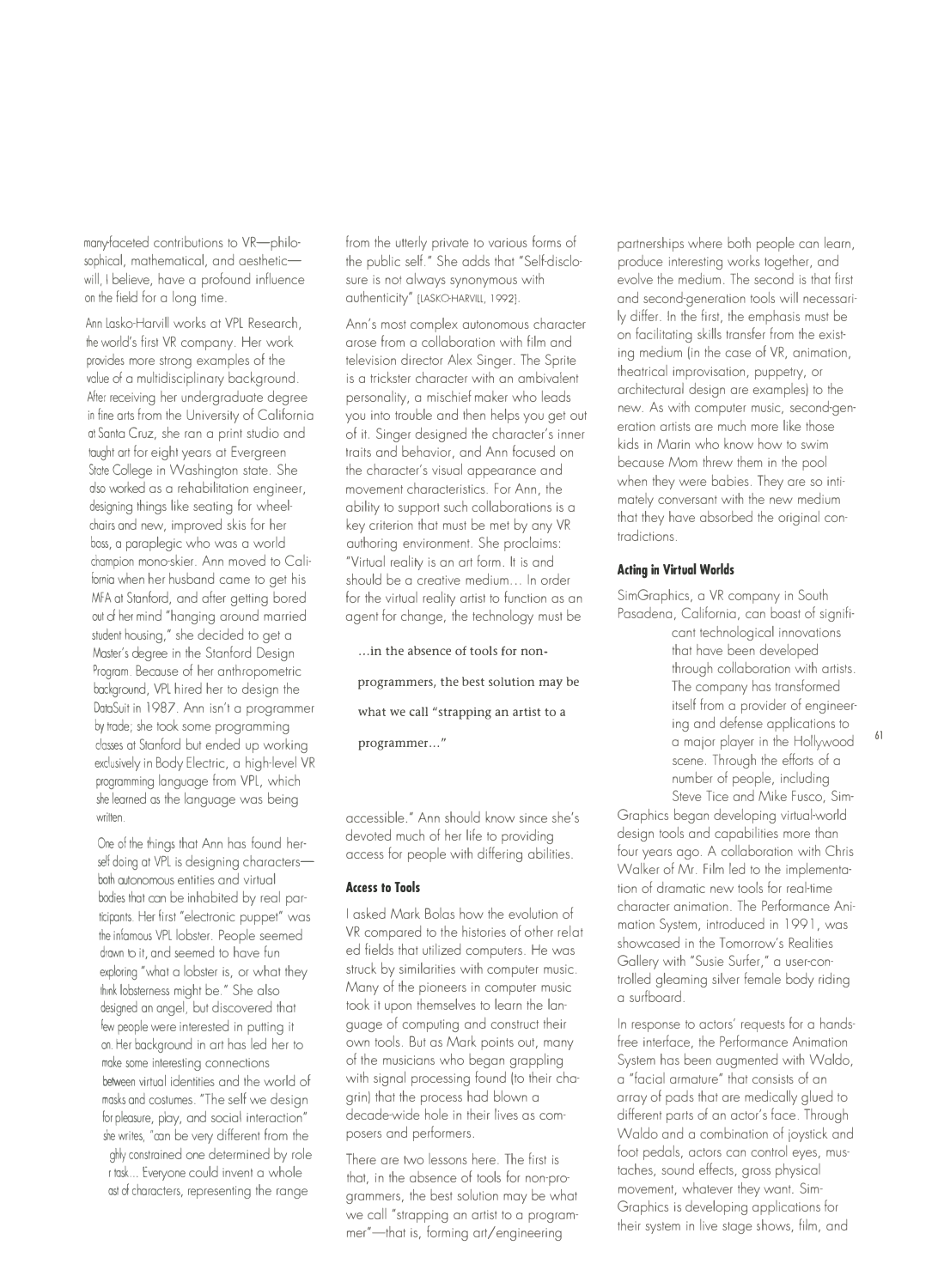of matching semiotic traits (the traits we we infer from observing a character's theories derived from this project. The day that aboriginal artists bring<br>In the day that are the day that are the day that are the day that are that a motion of Dreaming to a medium t behavior). The right match produces a Gigante founded the lab in 1988. Of his wealth of information and hypotheses in motivations, he says: the minds of an audience for two reasons: I was a regular SIGGRAPH attendee, and like **Mecca in the Mountains**  one, we have a few millennia of experi-<br>
animations or beautiful pieces of computer<br>
animations or beautiful pieces of computer ence with theatrical representations; and animations or beautiful pieces of computer The Banff Centre for the Arts in Alberta,<br>two because it's a skill we use event day graphics at Unfortunately for me, this desire was Can two, because it's a skill we use every day and proposition for me, this desire was canada, has sustained a reputation for<br>in getting acquainted with new people the thad some ideas I would love to explore supporting excelle in getting acquainted with new people talent. I had some ideas I would love to explore<br>and knew that I could provide technical skills to

# $62$

At the Royal Melbourne Institute of the skills, and just as important technical facilities to the content of technology (RMIT) in Australia, Michael make their ideas possible.<br>Technology (RMIT) in Australia, Michael make t Gigante's Advanced Computer Graphics<br>Computer of technical experts, and a chance to Centre supports an amazing collection of Gigante managed to convince RMIT to reside in one of Canada's most breamax<br>resident ing landscapes. Macleod's fundamental environment that's been worked up by a Associate Director of RMIT, who in turn<br>Sculptor stranged to a programmer for a new persuaded the faculties of Art. Science. light hologram. Holographic artist Paula Gigante managed to keep the center alive technologie technology and the Work entitled through an extremely lean year until a Dawson explains that the work, entitled through an extremely lean year until a<br>"You Are Here," will depict sea-level large government grant came through. full moon on a beach in Northern Queens-

formance artist Stelarc's Virtual Arm project, which adds a third arm and one or in "how normal performance parameters

television. It is likely that their techniques biosensors." This is not strange to a man Australia seems to have more than its share will revolutionize the production of anima- whose performances have included sus- of artists working in new media, including lion by making it cheaper, faster, and pending his body from the ceiling of a VR. Jon McCormack of Melbourne promore expressive. The system will be gallery on hooks through his skin, and it is duced a work entitled "Four Imaginary<br>demonstrated in a live multimedia stage also not bizarre to Michael Gigante, the Walls" which was exhib demonstrated in a live multimedia stage also not bizarre to Michael Gigante, the Walls" which was exhibited in 1991 in<br>Abow at SIGGRAPH 193 show at SIGGRAPH '93.<br>
the work as art and sees enormous practiants and the respecta. McCormack's virtual world Both Lasko-Harvill and the designers at the work as art and sees enormous practi- art, *Perspecto.* McCormack's virtual world SimGraphics are making use of a funda- cal potential in it. Gigante believes that is animated by data supplied from a digi· mental truth about dramatic character: the Virtual Arm could be useful for tele- tal meteorology station outside the gallery<br>the talk operations on manipulators in remote loca-space. Wind speed and direction, temper traits can be few and sparsely drawn operations on manipulators in remote loco- space. Wind speed and direction, temper· because human enactment and human lions, and that it can be seen as ature, and light conditions are monitored<br>sophisticated human-like extended manipu- and transformed into sound and image. perception are so good at filling in the sophisticated numan-like extended manipu- and transformed into sound and image.<br>In the sound of the sound into the sound into the sound and intervention of the sound and image. gaps. The trick to good characterization, lators for nandling objects in a virtual task Tim Gruchy in Brisbane is working on a<br>Environment. He and his technically orient third person, video-based system (similar to as playwrights know, is to do a good job environment. He and his technically orient third person, video-based system (similar to a good job ed collegaues have filled several complex Vivid Effects) for interactive sculpture ed colleagues have filled several complex Vivid Effects) for interactive sculpture and<br>technical papers with new information and performance events. I am waiting eagerly perceive) with actionable traits (the traits technical papers with new information and performance events. I am waiting eagerly<br>theories derived from this project. The day that aboriginal artists bring the transfer the day

mediate technical skills to the arts for many years. Under the direc-<br>[LAUREL, 1991] and knew that I could provide technical skills to the arts for many years. Under the direc-<br>complement someone with artistic talent, but complement someone with artistic talent, but that I lion of Douglas Macleod, the Art and Vir<br>could not do it on my own. It was clear that there<br>was a real syneraly possible that many of the liud Environments Project suppor **VR Down Under Was a real synergy possible, that many of the tual Environments Project supports artists<br>And the tual Environments Project supports artists<br>And the R medium with access to** artists I spoke to needed someone with technical working in the VR medium with access to article in the VR medium with access to an important technical facilities to a supprocess to an improcess to an important of the VR m

artistic endeavors. There are some fairly create a multi-disciplinary computer graph- ing landscapes. Macleo<br>Size experience the summer of the spaces for artists: normal collaborations-a virtual sculpting ics center by garnering the support of the goal is access for artists:<br>Environment that's been worked up by a consistence Director of RMIT, who in turn a consisted whologies repres entrominent that a been framed up by a contested site for artistic exploration. Just as it is exploration. Just as it is contested site for artistic exploration. Just as it is contently a contested site for artists to open instance. There are projects that are and Engineering to throw their computer technology, it is also paramount for artists to have the have the have the have the method of the state of throw their computer buckets to equip breathtaking in scope and concept for budgets into the kitty. With the help of access to equipment. More than any other group,<br>example, an 8,000 cubic meter white computer graphics artist Paul Brown, the responsions, inves example, an 8,000 cubic meter white- computer graphics artist Paul Brown,<br>Iight hologram, Holographic artist Paula Gigante managed to keep the center alive "You Are Here," will depict sea-level large government grant came through. The program was inaugurated in 1991 changes over the past 2.5 million years, Holographer Paula Dawson helped him with the Bioapparatus project, direcled by and will be illuminated by the light of the design an art program in which each artist Catherine Richards and Nell Tenhaaf,<br>full moon on a beach in Northern Queens-had a "buddy" from the research staff. Ini-focusing on exp land, Australia LIEPSEN AND DAWSON, 1991] tially, Gigante had difficulty gaining the gized body and the new biology." Among<br>It is the works produced was a piece by Then there is the downright bizarre-per-<br>he says, a key aroup of artists "were so Ditawa-based artist Robert McFadden ent artist Robert McFadden ent was a piece by he says, a key group of artists "were so<br>enthusiastic that it propelled the program enthusiastic that it propelled the program tled "Picture Yourself in Fiction," combining<br>faster than I would have believed possi-seanned imagery of the artist's body with more additional hands or fingers to the faster than I would have believed possi-<br>Facture is the facture of the facture of the sector or fingers to the facture of the sector or fingers to the<br>Facture of the sector or factur body of the performer. Stelarc is interested ble. This masputably the leading lab of its digital ble. This poetry. And in Australia and one of the best in the kind in Australia and one of the best in the piece, entitled "Inherent Vision, Inherent<br>world, the Advanced Computer Graphics Rights." was developed by Lawrence Pa can be extended by a Virtual Arm and world, the Advanced Computer Graphics Rights," was developed by Lawrence Pau<br>Centre will not be complete, Gigante a native Canadian of the Salish tribe. Pau how the body can be visually augmented Centre will not be complete, Gigante a native Canadian of the Salish tribe. Po, and the Salish tribe. Po, and the Salish tribe. Po, and the Salish tribe. Po, and the Salish tribe. Po, by such images and choreographed by says, unin ariists can be supported by in- created a spirit loage environment intia<br>''esidence programs or generous fellow and by figures derived from his paintings residence programs or generous fellow ships.

seems to have been made for it.

the potential to expand our relationship to both<br>technology and the world.